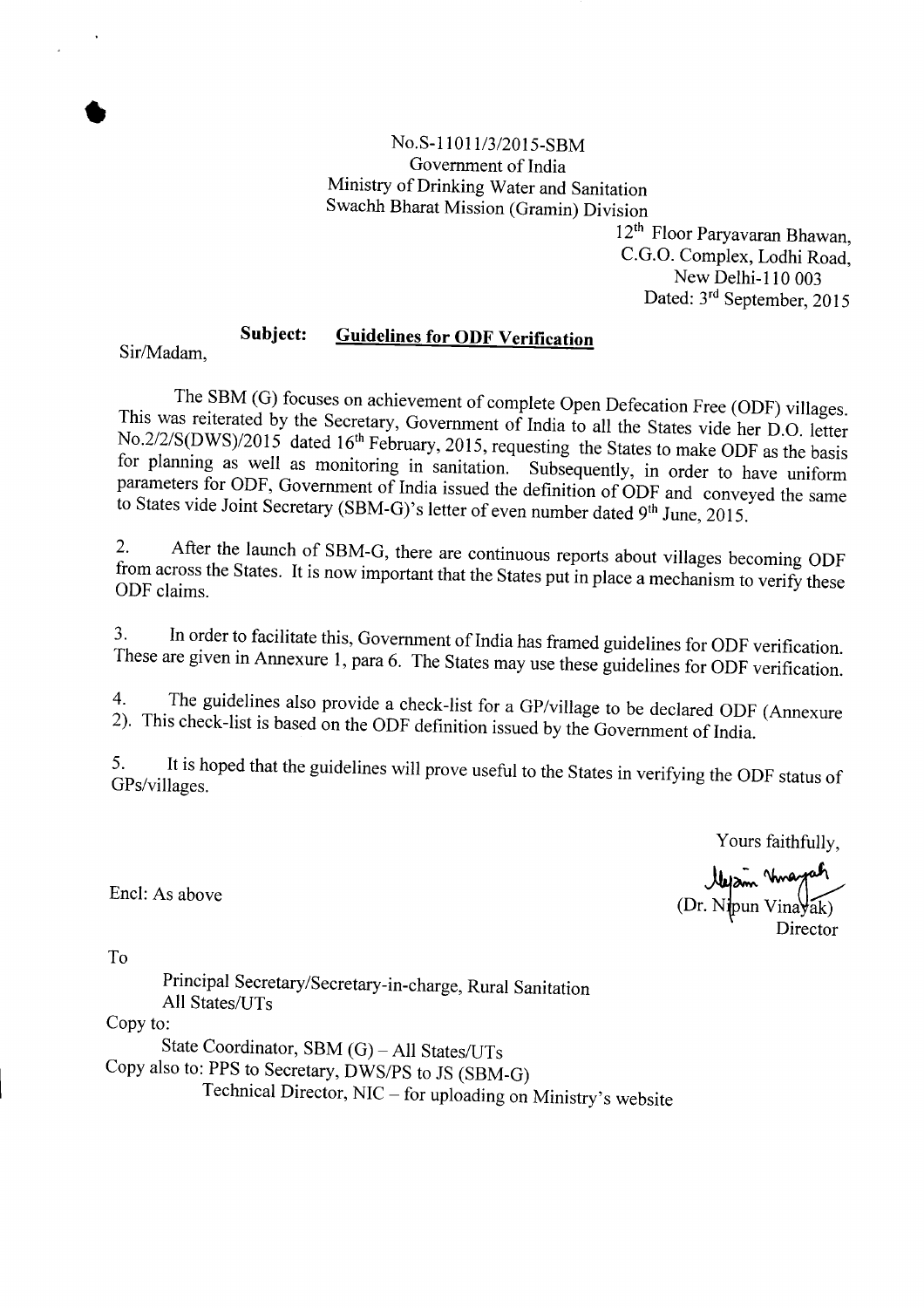# Swachh Bharat Mission (Gramin) Ministry of Drinking Water and Sanitation

\*\*\*\*

#### Annexure 1

#### Guidelines for ODF Verification

(These guidelines are indicative and meant for guidance of States to evolve their own mechanism for ODF verification, based on the ODF definition issued by Government of India vide Joint Secretary's DO letter dated 9<sup>th</sup> June, 2015)

Sanitation is a State subject. After the launch of Swachh Bharat Mission, work of sanitation has accelerated in all the States. At the same time, in order to ensure quality of outcomes, two things have been emphasised. One, focus on behaviour change, and two, focus on making villages completely open defecation free (ODF) for health benefits to accrue (while continuing to respond to demand for individual toilets).

2. Many GPs and villages have now begun to become ODF. In 2015-16, the States have planned to make 42828 GPs ODF, as per their AlPs. On MIS, a module has been initiated to capture GPs where 100% toilet access has been achieved. This number, as on  $1<sup>st</sup>$  July, 2015 is 12,216. Across the country, from different States, information is being received regularly about different viliages/GPs declaring themselves ODF.

3. In order to ensure that the term ODF conveys the same meaning across India, Ministry of Drinking Water and Sanitation defined 'Open defecation free' (ODF) and communicated the same to all States/UTs, vide Joint Secretary's DO letter dated 9<sup>th</sup> June, 2015. The definition is as follows:

"ODF is the termination of faecal-oral transmission, defined by a) no visible faeces found in the environment/village; and b) every household as well as public/community institutions using safe technology option for disposal of faeces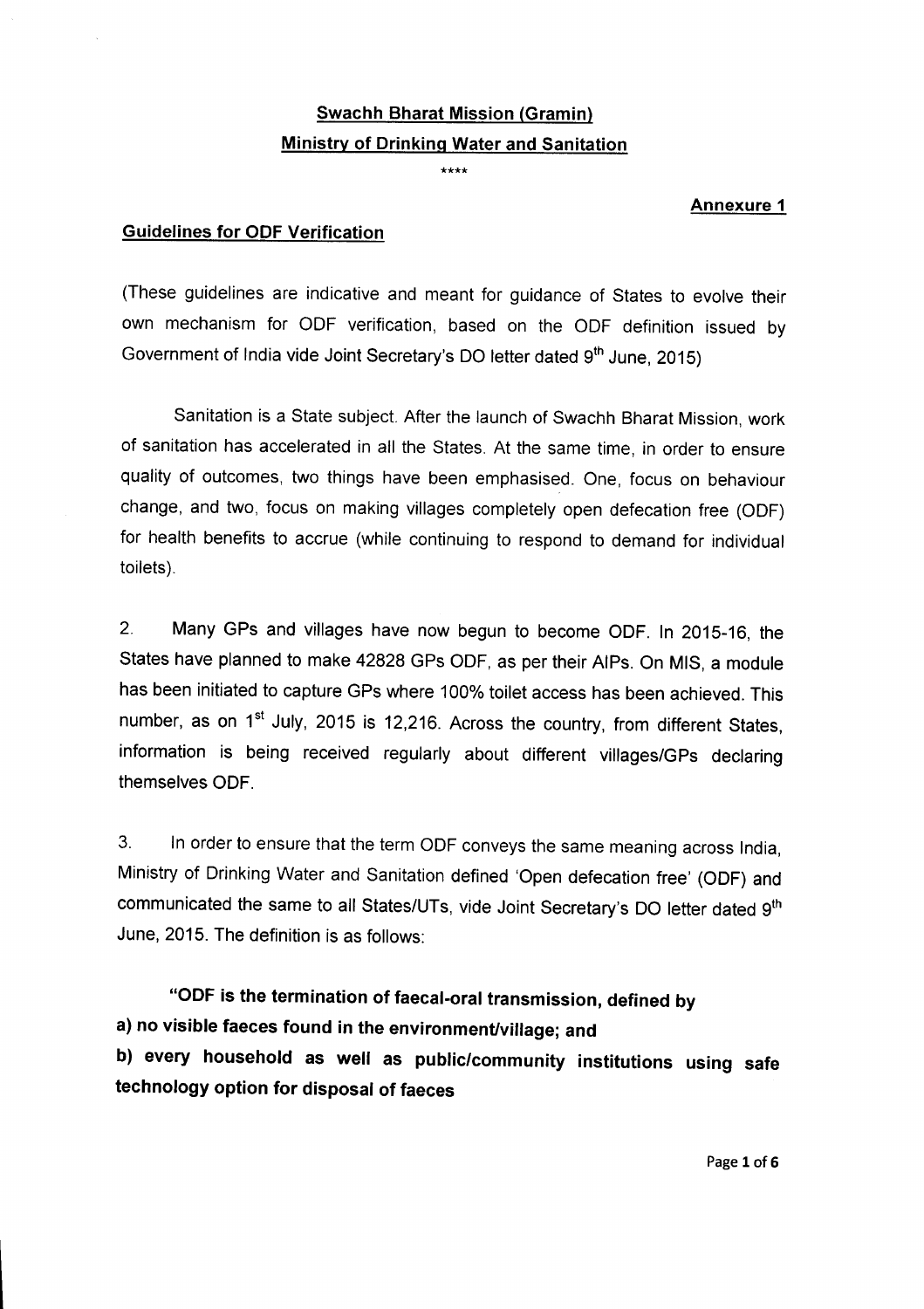**(Tip: Safe technology option means no contamination of surface soil, ground water or surface water; excreta inaccessible to flies or animals; no handling of fresh excreta; and freedom from odour and unsightly condition)"**

4. It is now required, that mechanism should be evolved for verification of ODF. This mechanism can be best evolved by the States themselves for the following reasons:

- Sanitation is a State subject, and States are the key entities in implementation of the programme
- The term ODF has been defined Nationally and the indicators for the same finalised. It only remains now to have a credible process to verify those indicators. This can be left to the States, so that they can choose a process best suited to them.
- This will ensure greater ownership of outcomes and processes by the States
- This will also ensure greater accountability of the States, and therefore, greater focus on the quality of work
- It is logistically/administratively easier for States to take up their own verification work.
- Some States are coming up with schemes for incentivising good performance. Therefore, they can have their own process of measuring results.
- This will allow different models/innovations to come up.
- 5. The role of the Centre will then be to
	- cross share processes adopted by different States
	- evolve a mechanism to cross check a small percentage of GPs/viliages declared ODF by the States and further facilitate and guide the States where there is large difference in evaluation of Centre/State

### Guidelines for ODF Verification

6. Some broad guidelines are being provided to the States, for evolving their verification process. These guidelines are only indicative for guidance to the States and are as follows: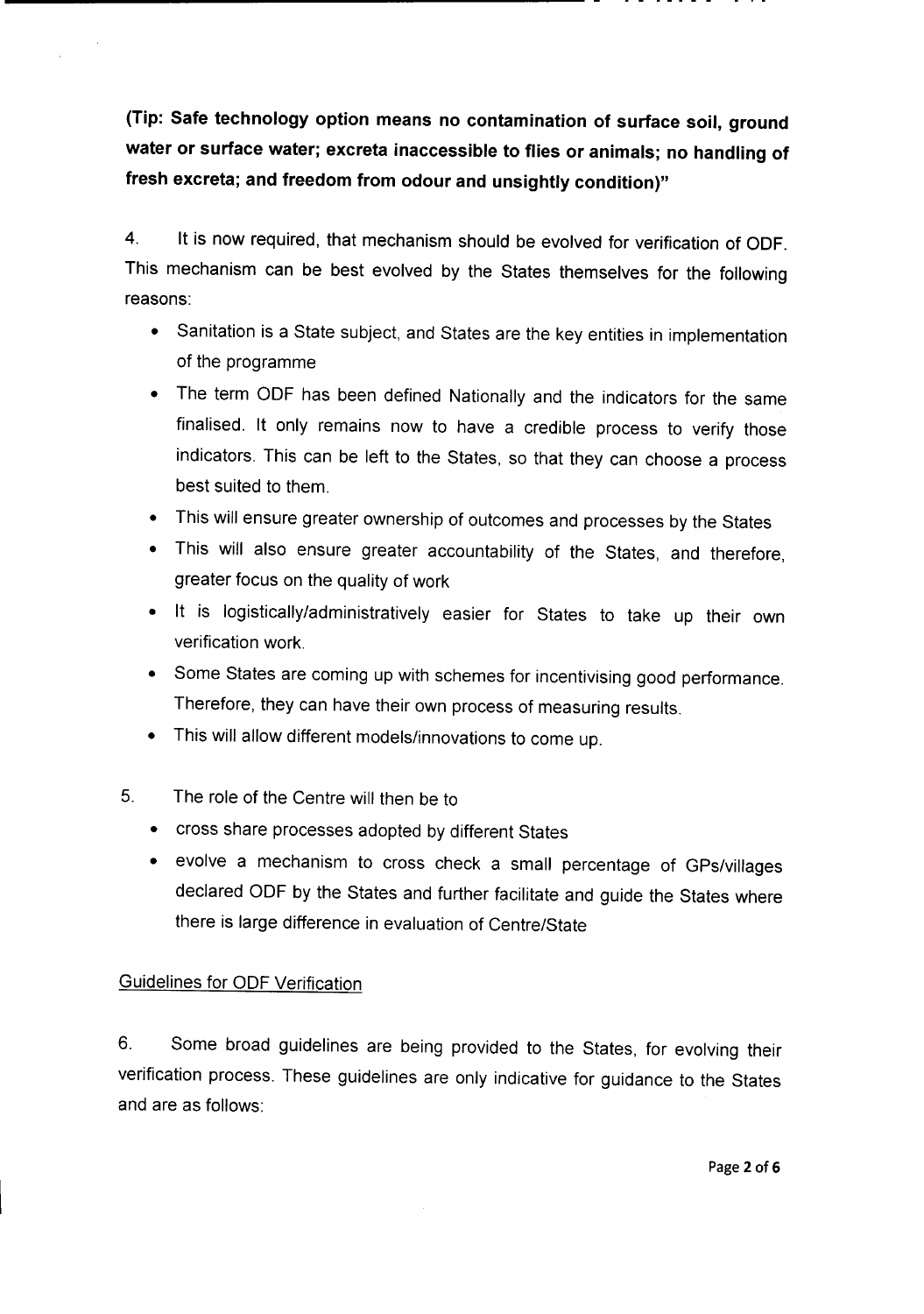- a) The process of ODF verification will start with a Gram Sabha resolution of self-declaration of achievement of ODF status. The resolution may be for the entire Gram Panchayat or even a village/habitation.
- b) Since ODF is not a one-time process, at least two verifications may be carried out. The first verification may be carried out within three months of the declaration to verify the ODF status. Thereafter, in order to ensure sustainability of ODF, one more verification may be carried out after around six months of first verification.
- c) The unit of verification may be a Gram Panchayat or even a village/habitation
- d) The indicators for verification will be as per the definition of ODF given by the Government of India. The States are free to verify any more indicators, should they so desire.
- e) The State will get verified every GP/village, that self declares itself as ODF
- f) The State may choose through whom to verify it can be through own teams or through third party. If own teams are used, there will be cross verification of villages/blocks/districts. Even in these teams, it will be useful to have nongovernmental independent reputed people, including journalists. If third party is resorted to, there will be clear ToRs and standards. It may be better to have voluntary teams.
- g) The block officials, community may be involved during the process of actual verification.
- h) The State can design their own proforma for evaluation. However, the indicators defined in the definition of ODF must be captured in the survey. Typically, both village and household level questionnaires may be designed. A Model check list, with suggested questions and options for evaluation has been prepared and **annexed** (Annexure 2) for reference. The States may use this format or evolve their own survey format. However, the indicators defined in the definition of ODF must be captured in the survey.
- i) The verifying teams will have to be appropriately trained to understand ODF definition, including safe disposal of excreta.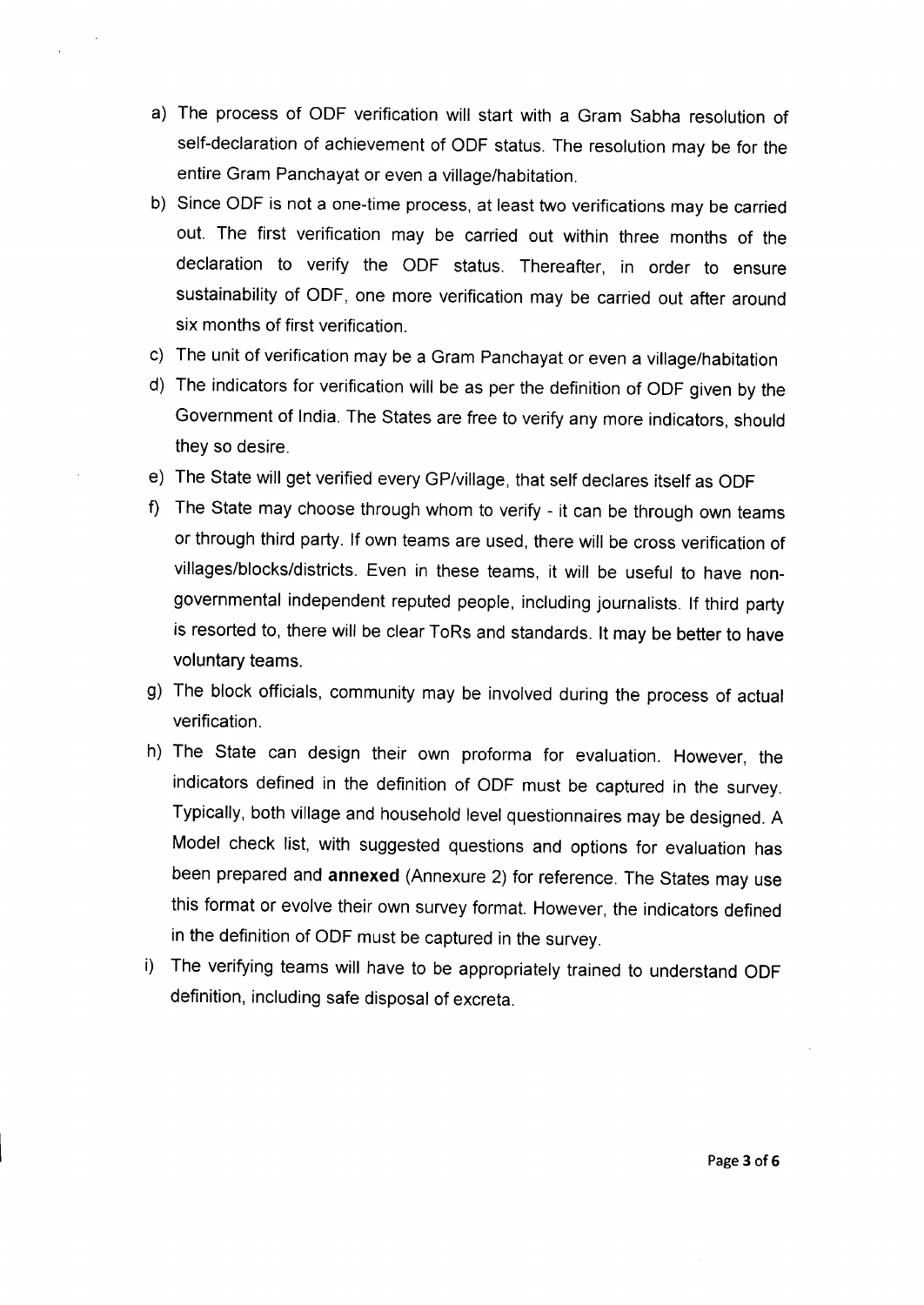# Checklist for a GP/Village to be declared ODF

The answers to the HH survey Questions 1,2,3,4 should be necessarily Yes ( $\checkmark$ ) for a village to be ODF; In addition, the answers to the Village survey Questions 8,9,10,11,12 should also be necessarily Yes  $(\checkmark)$  for a village to be ODF

#### a) Household Survey

|    | 친구는 아내 아이가 있었다. 그는 아이가 있었다.<br><b>Parameters</b> | Yes $(\checkmark)$ / No (X) |
|----|--------------------------------------------------|-----------------------------|
|    | Access to toilet facility                        |                             |
|    | 100% usage                                       |                             |
| 3) | Fly-Proofing of toilet                           |                             |
|    | 4) Safe septage disposal                         |                             |
|    | 5) Hand-washing before meals                     |                             |
| 6) | Hand-washing with soap after defecation          |                             |
|    | Availability of soap and water in or near the    |                             |
|    | toilet                                           |                             |

## b) Village Survey

| 3%%, 이상 : 10%, 이상 : 이상 : 4% : 4% : 4% : 1% : 7% : 7% : 1%<br>Parameters | $ $ Yes ( $\checkmark$ )/ No (X) |
|-------------------------------------------------------------------------|----------------------------------|
| 8) No visible faeces found in the                                       |                                  |
| environment/village                                                     |                                  |
| 9) Proper usage of School toilet                                        |                                  |
| 10) Safe confinement of excreta in school toilet                        |                                  |
| 11) Proper usage of Anganwadi toilet                                    |                                  |
| 12) Safe confinement of excreta in anganwadi toilet                     |                                  |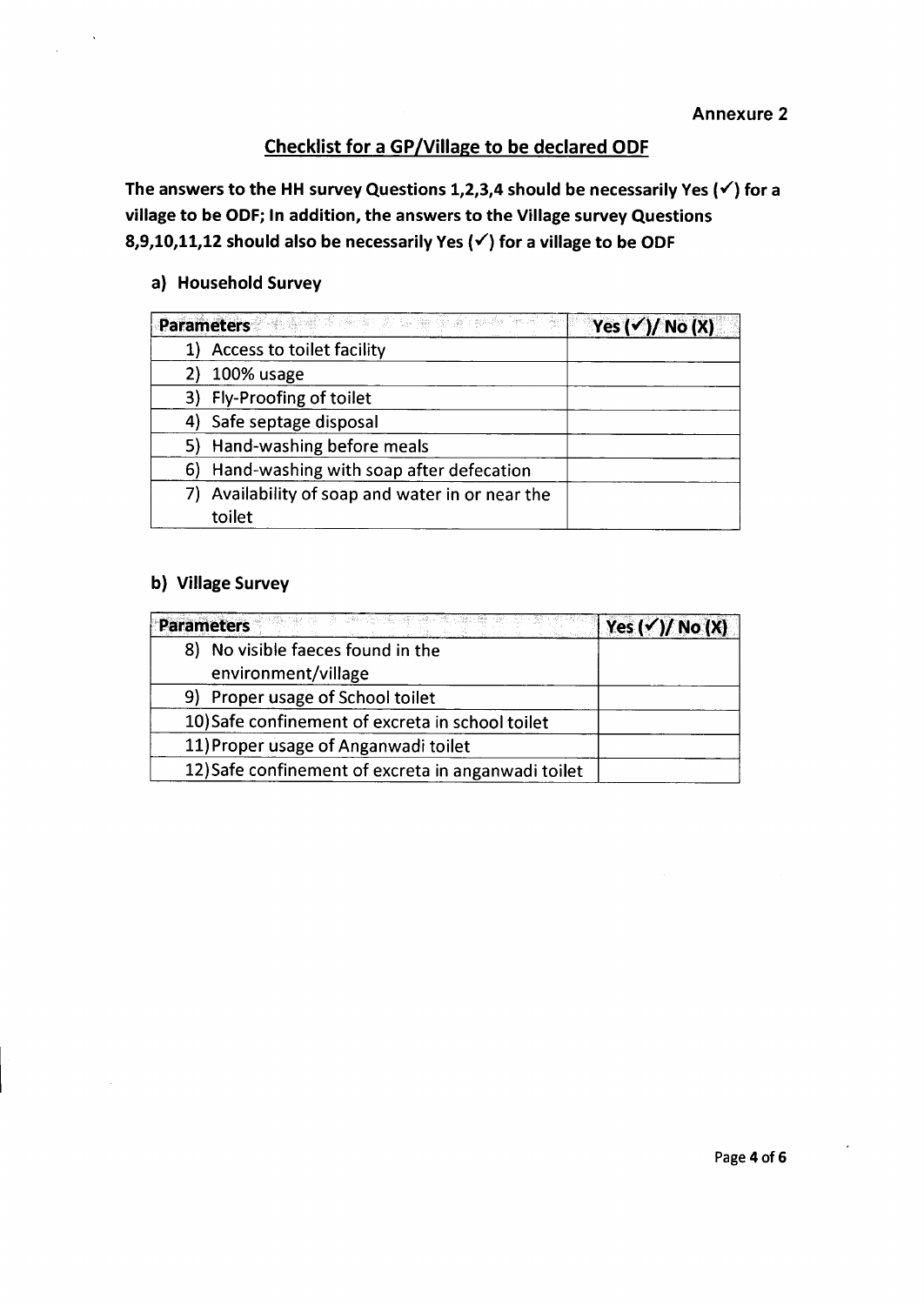# Key for parameters mentioned in checklists above

# Household Survey:

 $\ddot{\phantom{a}}$ 

 $\bar{\mathcal{A}}$ 

 $\overline{a}$ 

| Q.<br>No.      | <b>Parameters</b>                                                               | <b>Suggested</b><br><b>Question</b> | <b>Answers</b><br>the state of the second state of the second state of the second state of the second state of the second state o | Yes $(\checkmark)$ /<br>No(X) |
|----------------|---------------------------------------------------------------------------------|-------------------------------------|-----------------------------------------------------------------------------------------------------------------------------------|-------------------------------|
|                |                                                                                 |                                     | i. Own toilet in premises                                                                                                         | ✓                             |
| 1              | Access to                                                                       | Access of the HH<br>members to a    | ii. Own toilet outside premises                                                                                                   | $\checkmark$                  |
|                | <b>Toilet facility</b>                                                          |                                     | iii. Shared toilet in premises                                                                                                    | $\checkmark$                  |
|                |                                                                                 | toilet facility                     | iv. Shared toilet outside premises                                                                                                | $\checkmark$                  |
|                |                                                                                 |                                     | v. Community toilet                                                                                                               | $\checkmark$                  |
|                |                                                                                 |                                     | vi. Public Toilet                                                                                                                 | $\checkmark$                  |
|                |                                                                                 |                                     | vii. No toilet                                                                                                                    | X                             |
| $\overline{2}$ | 100% usage                                                                      | Does any<br>member                  | i.Yes                                                                                                                             | X                             |
|                |                                                                                 | defecate in the<br>open some        |                                                                                                                                   |                               |
|                |                                                                                 | times*                              | ii. No                                                                                                                            | ✓                             |
|                |                                                                                 | Is the toilet fly-<br>proof         | i. The toilet has a water seal                                                                                                    | ✓                             |
| 3              | Fly-proofing<br>(Physical                                                       |                                     | ii. The toilet has a cover of some kind                                                                                           | ✓                             |
|                | Observation)                                                                    |                                     | iii. The toilet does not have any such arrangement                                                                                | X                             |
|                |                                                                                 |                                     | i. Toilet discharges waste directly into open pit, open drain, nallahs,                                                           |                               |
| 4              | Safe Septage                                                                    | How is the                          | pond or river                                                                                                                     | X                             |
|                | disposal<br>(Physical                                                           | excreta in the<br>toilet disposed   | ii. Toilet is connected to a closed drain which empties into open                                                                 |                               |
|                | Observation)                                                                    |                                     | area, pond, nallahs, river etc. without treatment<br>iii. Toilet is connected to a closed drain which empties into open           | X                             |
|                |                                                                                 |                                     | area, pond, nallahs, river etc. after treatment                                                                                   | ✓                             |
|                |                                                                                 |                                     | iv. Toilet is connected to septic tanks and the overflow pipe of septic                                                           |                               |
|                |                                                                                 |                                     | tank empties directly into drain, pond, nallahs or river                                                                          | $\mathsf{x}$                  |
|                |                                                                                 |                                     | v. Toilet is connected to septic tanks and have overflow pipes that                                                               |                               |
|                |                                                                                 |                                     | empty into separate soak pits                                                                                                     | ✓                             |
|                |                                                                                 |                                     | vi. Toilet is connected to an enclosed twin pit twin pit                                                                          | ✓                             |
|                |                                                                                 |                                     | vii. Toilet has a type of sub structure different from those mentioned                                                            |                               |
|                | Hand-washing                                                                    | Do all members                      | above but is safe<br>i.Yes                                                                                                        | ✓                             |
|                | before meals                                                                    | wash their hands                    |                                                                                                                                   | $\checkmark$                  |
| 5              |                                                                                 | before meals                        | ii. No                                                                                                                            | $\pmb{\times}$                |
|                | Hand-washing                                                                    | Do all members                      | i.Yes                                                                                                                             | $\checkmark$                  |
|                | with soap<br>after                                                              | wash their hands                    |                                                                                                                                   |                               |
| 6              | defecation                                                                      | with soap after<br>daefecation      | ii. No                                                                                                                            | X                             |
|                | Availability of<br>Physical<br>i Soap and water available in or near the toilet |                                     | $\checkmark$                                                                                                                      |                               |
|                | soap and                                                                        | observation                         |                                                                                                                                   |                               |
| 7.             | water in or<br>near the toilet                                                  |                                     |                                                                                                                                   |                               |
|                |                                                                                 |                                     | ii. Soap and water not available in or near the toilet                                                                            | X                             |
|                |                                                                                 |                                     |                                                                                                                                   |                               |

I